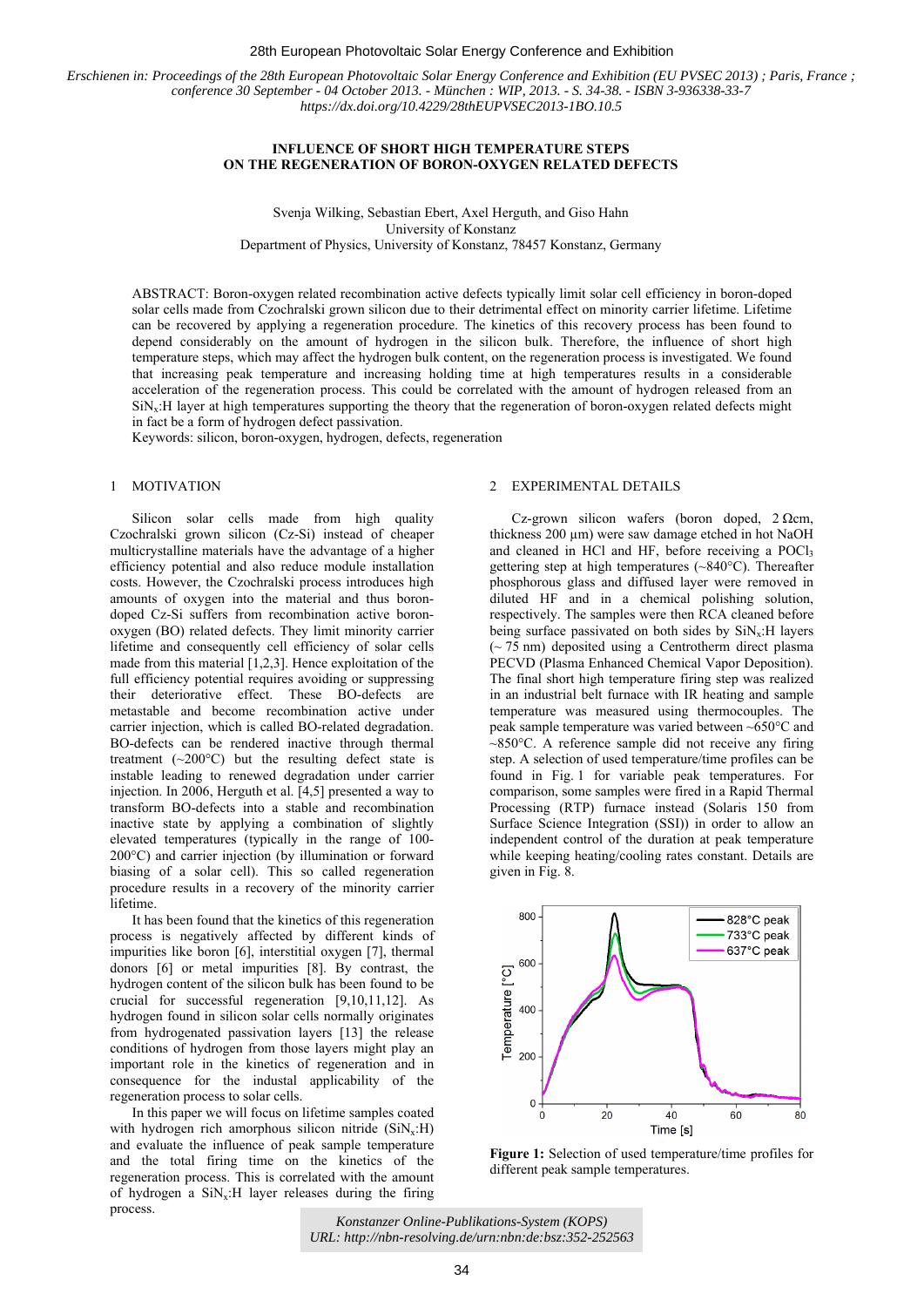A Bruker Optics Vertex 80 Fourier-Transformed InfraRed (FTIR) spectrometer was used to monitor changes in the hydrogen content of the  $\text{SiN}_x$ : H layers. Layer thickness was determined by ellipsometry measurements using a VASE system from J.A. Woollam.

The whole regeneration procedure consisted of five different steps shown in Fig. 2. All samples were first annealed at 200°C in the dark for 10 min, then completely degraded at 40°C, 0.1 suns and finally regenerated until saturation at  $130 \pm 2^{\circ}$ C and  $0.6 \pm 0.1$  suns. Minority charge carrier lifetime was measured at 30 $\degree$ C at constant injection level of 0.1 N<sub>A</sub> (doping concentration  $N_A$ ) in each state and every few minutes during the regeneration process using a Sinton Instruments WCT-120 lifetime tester.

| Annealing                            | $200^{\circ}$ C, dark, 10 min          |
|--------------------------------------|----------------------------------------|
| Degradation                          | 40 $^{\circ}$ C, 0.1 suns, $\sim$ 70 h |
| Regeneration                         | 130°C, 0.6 suns, until<br>saturation   |
| Stability of<br>regenerated state?   | degradation conditions, $\sim$ 24 h    |
| Stability of surface<br>passivation? | re-annealing                           |



Minority carrier lifetimes were converted into effective boron-oxygen related defect concentrations  $N^*(t)$  according to

$$
N^*(t) = 1/\tau(t) - 1/\tau_0 \tag{1}
$$

with  $\tau(t)$  being the minority carrier lifetime at time t, and  $\tau_0$  being the lifetime in the annealed state where no BO defects are supposed to be recombination active.

### 3 RESULTS OF THE REGENERATION MEASUREMENTS

#### 3.1 Pre-experiment

In a pre-experiment the regeneration behavior of two samples differing in their final heat treatment was investigated: only one of the samples received a short high temperature firing step (at around 800°C peak temperature). The results of the pre-experiment (see Fig. 3) show that the unfired reference sample could not be regenerated by applying the sequence presented in Fig. 2 in contrast to the fired sample which shows the characteristic lifetime recovery with time (see also [12]). Hence the question arises what temperatures are necessary to make the regeneration process possible in a fired sample.



**Figure 3:** Comparison of the evolution of minority carrier lifetime during regeneration of samples coated with  $\text{SiN}_x$ :H. One sample received a high temperature firing step while the other did not. The first data point represents the annealed state featuring virtually no recombination active BO defects.

### 3.2 Effect of peak temperature on the regeneration

In a subsequent experiment several lifetime samples were fired using different peak temperature settings. The actual peak sample temperature was determined for each setting. As presented in Fig. 4, changing the peak sample temperature clearly affects the regeneration behavior: the samples fired at higher temperature regenerate faster than samples fired at lower temperature.



**Figure 4:** Influence of peak sample temperature on the regeneration process. The lines are single exponential fits to the data.

The single exponential fits to the data are used to extract characteristic time constants. The regeneration rates as shown in Figure 6 are the reciprocal values of these time constants. The rate of the unfired reference sample is zero.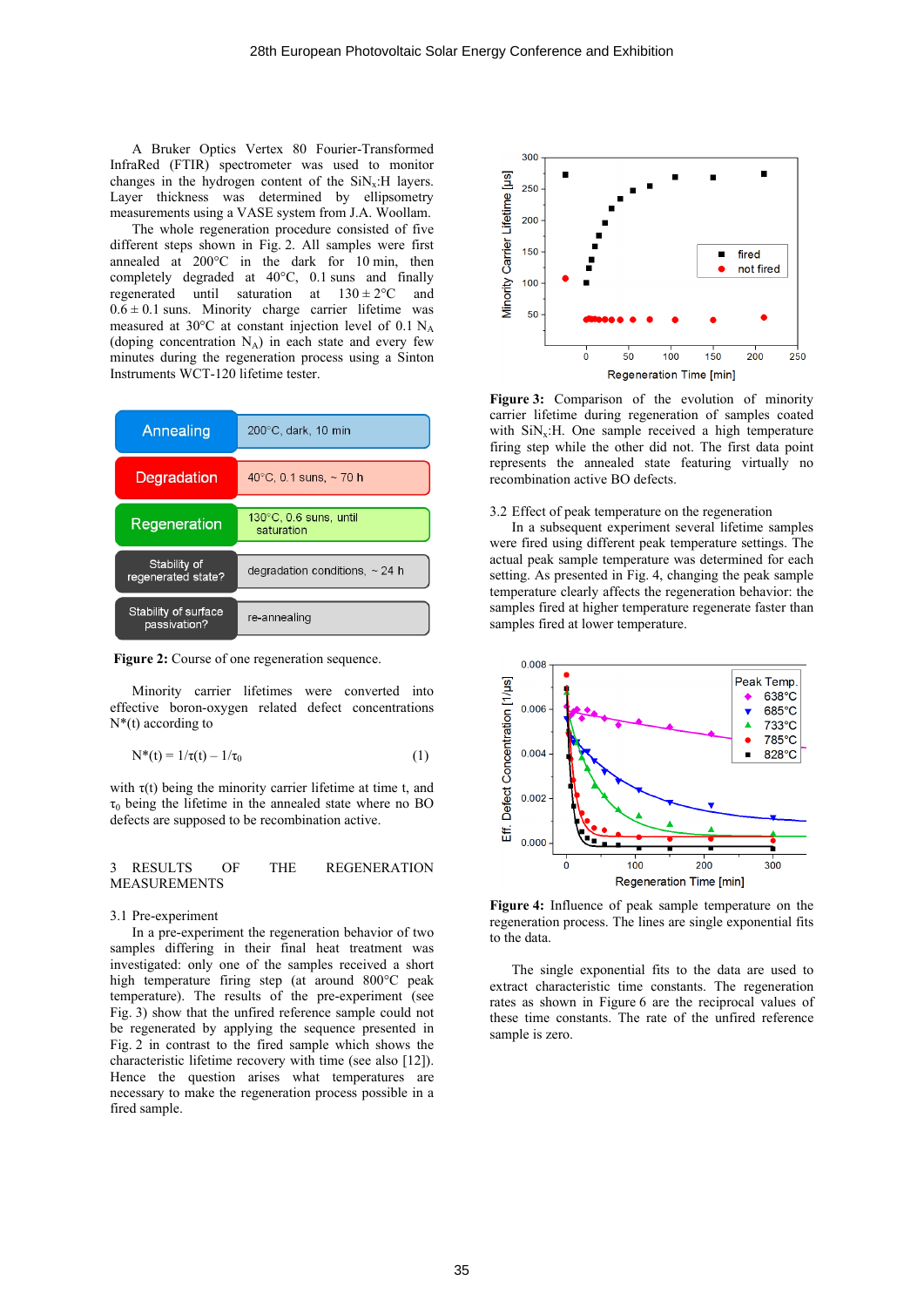

**Figure 5:** Regeneration rates extracted from the exponential fits in Fig. 4. The lines are guides to the eye.

Firing temperatures below 730°C only allow very slow regeneration corresponding to durations of more than 5 h until saturation under 0.6 suns illumination at 130°C, but for increasing firing temperatures the regeneration rate increases. For the highest firing temperatures the regeneration process can be completed within 1 h under the same conditions.

# 4 RESULTS OF HYDROGEN RELATED MEASUREMENTS

4.1 Effect of peak temperature on the hydrogen content of the  $\text{SiN}_x$ : H layer



**Figure 6:** Changes in hydrogen content of the SiN<sub>x</sub>:H passivation layers due to firing steps relative to the unfired sample. The line is a guide to the eye.

As the hydrogen being considered crucial for the regeneration process is released from the  $\text{SiN}_x$ : H layer during firing, changes in its hydrogen content can be a measure for the amount of hydrogen effusing from the layer – mostly into the ambient air  $(\sim 99\%)$  but also partly into the silicon bulk  $(\sim 1\%)$  [15]. Therefore the change in hydrogen content after firing steps at different peak sample temperatures was calculated from N-H and Si-H bond densities measured by FTIR.

As can be seen in Fig. 6 the loss increases with rising temperature (in accordance with literature [14]) meaning that higher firing temperatures are assumed to result in higher hydrogen concentrations in the silicon bulk.

4.2 Effect of peak temperature on the maximum lifetime

Hydrogen can passivate different recombination active defects in the silicon bulk as well as at the interface between crystalline silicon and  $\text{SiN}_x$ : H coating [16]. Less recombination active defects result in higher effective minority carrier lifetimes. Hence there should be a correlation between the amount of hydrogen that leaves the  $\text{SiN}_x$ : H passivation layer at high temperatures towards the silicon bulk and/or interface and the effective carrier lifetime. In the case of samples possibly affected by boron-oxygen related degradation the effect of other defects can best be seen in the fully annealed state (as defined in section 2) when the lifetime is not affected by boron-oxygen defects.



**Figure 7:** Maximal effective lifetime in the annealed state for different peak temperatures. The line is a guide to the eye.

Fig. 7 shows higher effective lifetimes for higher firing temperatures. This is in accordance with what we expected supposing the maximum lifetime is limited by defects that can partly be passivated by hydrogen atoms and assuming that the hydrogen atoms needed for this are released by the  $\text{SiN}_x$ : H layer. Higher temperatures can free more hydrogen atoms from their bonds inside the  $\text{SiN}_x$ :H layer, as indicated in Fig. 6, and thus higher lifetime values are rendered possible. In order to verify this expected correlation, the maximal lifetime (Fig. 7) is plotted versus the hydrogen loss of the  $\text{SiN}_x$ : H layer (Fig. 6) in Fig. 8. A clear correlation can be seen between increasing maximal lifetimes and rising hydrogen losses, supporting the argumentation above.



**Figure 8:** Lifetime in the annealed state for different amounts of hydrogen lost from the  $\text{SiN}_x$ : H layer as derived from the data presented in Fig. 6 and Fig. 7.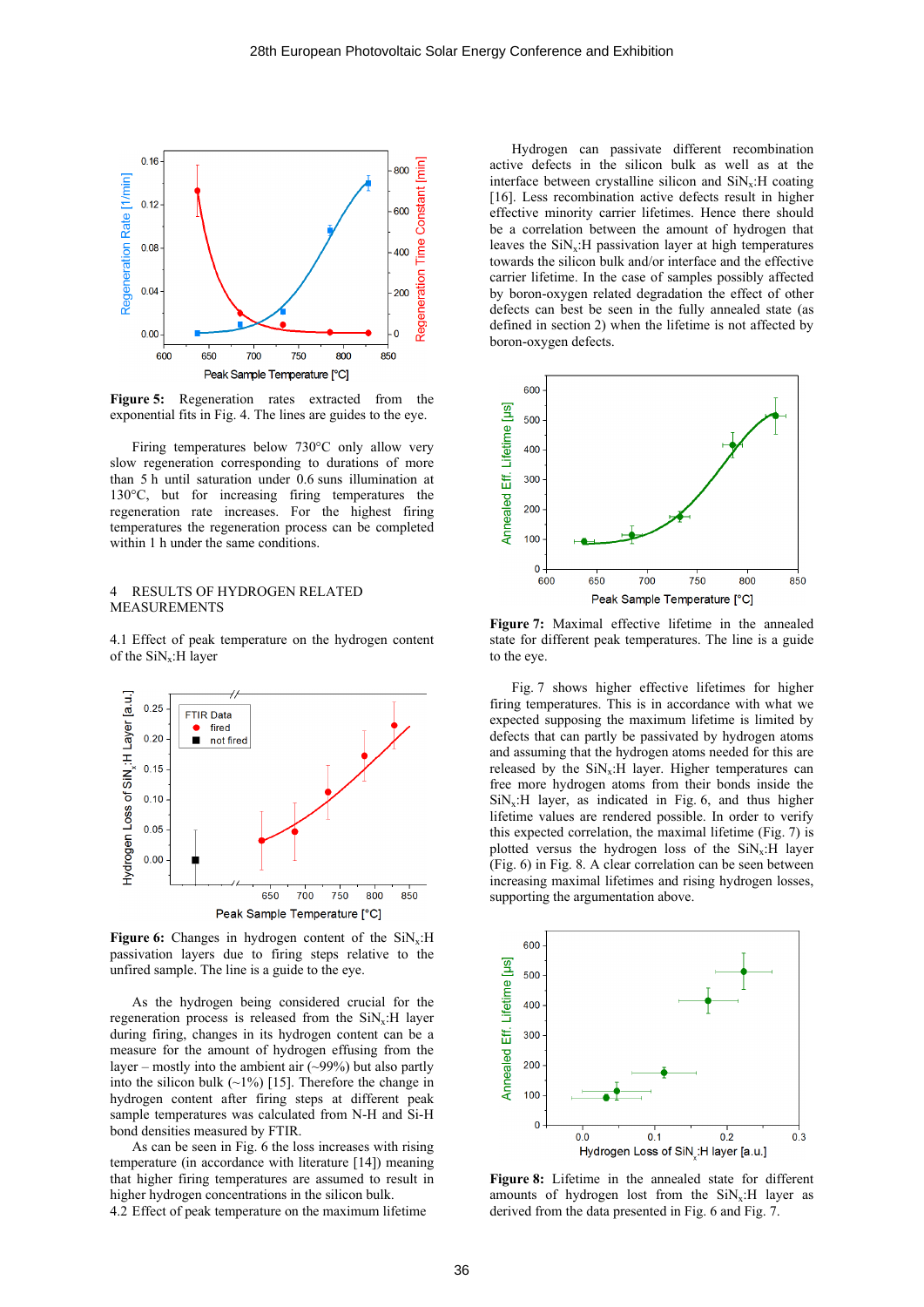Assuming that hydrogen is also involved in the regeneration process, an increase of the hydrogen concentration in the silicon bulk (derivable from Fig. 6) should also lead to an acceleration of the process quantified by the regeneration rate (Fig. 5). Combining both data sets results in Fig. 9, also verifying the expected correlation of accelerated regeneration with rising hydrogen losses.



**Figure 9:** Regeneration rate of samples with different amounts of hydrogen released from the  $\text{SiN}_x$ : H layer during firing.

Based on these results one would predict higher regeneration rates when either the peak temperature during a firing step is further increased or when the time the sample is held at high temperatures is increased because both variations would result in the  $\text{SiN}_x$ : H layers releasing more hydrogen.

# 5 CONSEQUENCES FOR LONGER HOLDING TIMES AT HIGH TEMPERATURE

In order to investigate the influence of the duration of the high temperature phase within the firing process further experiments were performed using a RTP furnace.

The finely tunable heating/cooling facilitates decoupling the time the sample is held at high temperature from the heating and cooling phase to a large extent as shown in Fig. 10.



**Figure 10:** Temperature/time profiles created using an RTP furnace. Both profiles show comparable peak temperatures and the same heating and cooling phase, but different high temperature peak width.



**Figure 11:** Regeneration behavior of samples fired in the RTP furnace with a narrow and a wider high temperature peak (see Fig. 10).

Keeping the peak temperature nearly constant, a difference of a factor three in the regeneration rate can be observed (Fig. 11) which is considerably more than the slightly different peak temperatures (difference  $\leq 10$  K) could cause (see also Fig. 5). As expected, faster regeneration for a wider peak suggests the same tendency for increasing peak width than for increasing peak temperature (see Fig. 5).

We emphasize the short duration of all investigated firing steps because for considerably longer or hotter high temperature steps a depletion of the  $\text{SiN}_{\text{v}}$ : H layer can be expected [14]. In this case the layer would no longer act as a steady hydrogen source providing sufficient amounts of hydrogen and longer holding times would rather result in lower hydrogen concentrations in the silicon bulk due to permanent effusion from the bulk at those high temperatures. In consequence, a long high temperature step might result in a slower regeneration process according to the hydrogen-based model of regeneration assumed in this paper.

### 6 SUMMARY

In order to investigate the influence of the peak temperature during a high temperature firing process on the regeneration kinetics of boron-oxygen related defects,  $\text{SiN}_x$ :H coated lifetime samples were prepared. The regeneration behavior of the so-processed samples was measured, as well as the hydrogen content of the  $SiN_x:H$ layer and the maximum effective minority carrier lifetime.

Within the investigated parameter range we found that a higher peak sample temperature and longer holding time at high temperature result in a faster regeneration process. This observation is attributed to a higher amount of hydrogen that can be released by the hydrogen-rich  $\text{SiN}_x$ :H layer under these conditions – as proved by FTIR measurements. Thus, the data presented here support the assumption that a high enough concentration of hydrogen in the silicon bulk is crucial for the regeneration process to occur [9,10] and that more hydrogen permits higher regeneration rates [12] and thus the whole regeneration process takes less time. Hence our results support the theory that the regeneration of boron-oxygen related defects might in fact be a form of hydrogen defect passivation [12]. Considering this, firing parameters will